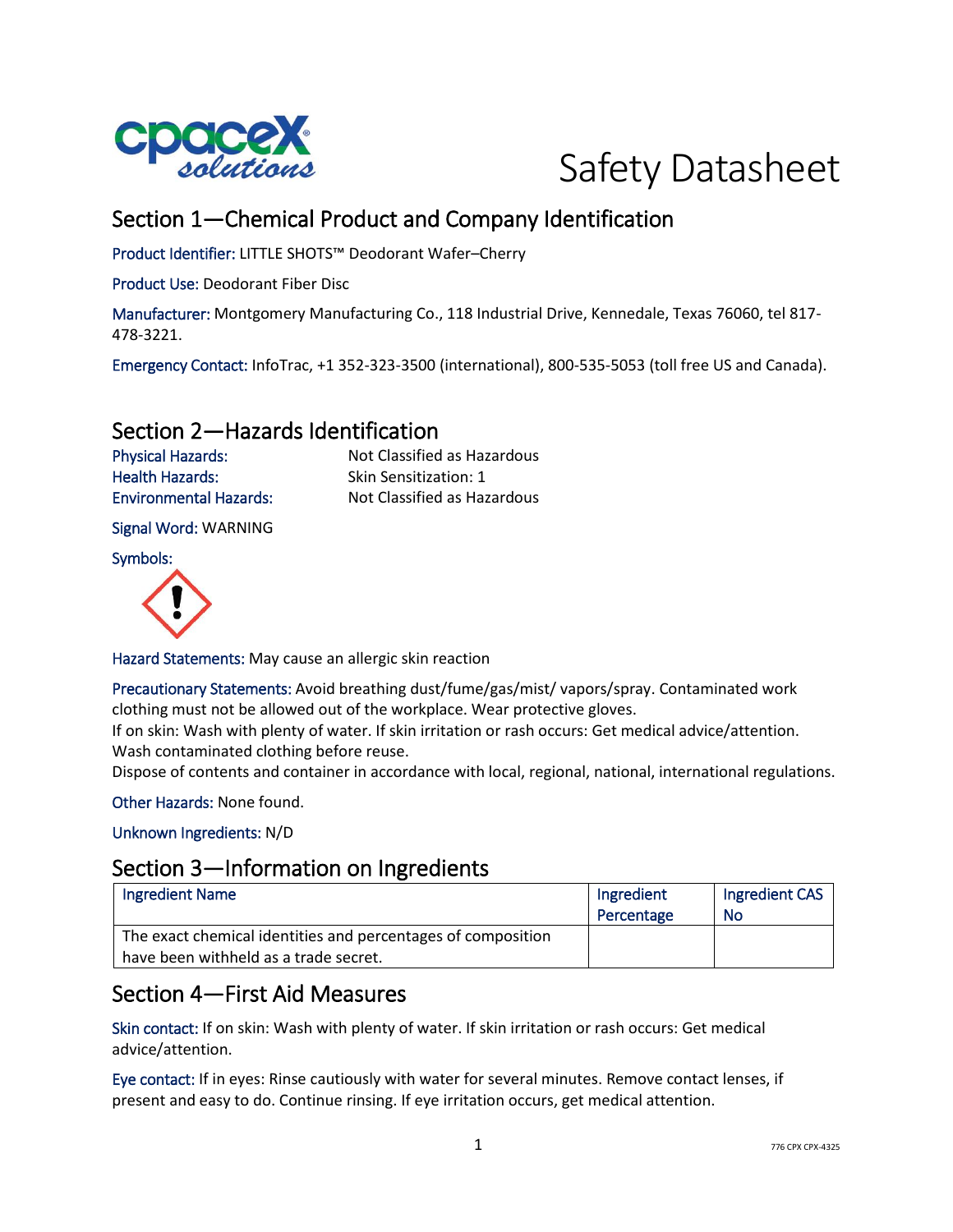Ingestion: If swallowed: No need for first aid is anticipated if material is swallowed. If irritation occurs, seek medical attention.

Inhalation: If inhaled: Get to fresh air. If not breathing or if breathing is difficult, provide respiratory assistance and seek medical attention.

#### Most important symptoms/effects, acute and delayed: N/D

Indication of immediate medical attention/special treatment: N/D

## Section 5—Fire-Fighting Measures

Suitable extinguishing media: Use media suitable to surrounding fire.

Specific hazard arising from chemicals: N/D

Special equipment and precautions: Fire fighters should wear appropriate protective equipment, including self-contained breathing apparatus and impervious clothing.

## Section 6—Accidental Release Measures

Personal precaution, protective equipment, emergency procedures: Avoid contact with eyes. Do not ingest. Wear Personal Protective Equipment (refer to section 8).

Methods and material for containment and clean up: Avoid release to the environment. Stop discharge and contain material. Substantial quantities may be recovered with a vacuum pump. Use explosion proof equipment if flammable or combustible. Otherwise, use appropriate absorbent. Place contaminated material in container suitable for disposal. Use appropriate protective equipment. Be sure there is adequate ventilation. Do not flush to streams or other bodies of water. Contact appropriate environmental agencies if further guidance is required.

## Section 7—Handling and Storage

Precautions for safe handling: Wash thoroughly after handling, especially before eating, drinking, smoking or using restroom facilities. Wash goggles and gloves. Launder contaminated clothing. Do not swallow. Do not get in eyes.

Cautions for safe storage: Keep out of reach of children. Keep container closed when not in use.

Incompatibilities: N/D

## Section 8—Exposure controls/personal protection

Exposure Limits: N/D

Specific Engineering: N/D

Individual protective equipment and measures: N/D

| <u>Jechon Jean Hilysical and Chemical Hopernes</u> |                                   |
|----------------------------------------------------|-----------------------------------|
| <b>Physical State: Solid</b>                       | Flammability (solid, gas): N/D    |
| Color: N/D                                         | Vapor Pressure (mmHg): N/D        |
| <b>Odor: Pleasant scent</b>                        | Vapor Density (air= 1): N/D       |
| Odor Threshold: N/D                                | <b>Relative Density: N/D</b>      |
| pH: N/D                                            | Solubilities: In water: N/D       |
| Melting point/freezing Point: N/D                  | <b>Partition Coefficient: N/D</b> |

### Section 9—Physical and Chemical Properties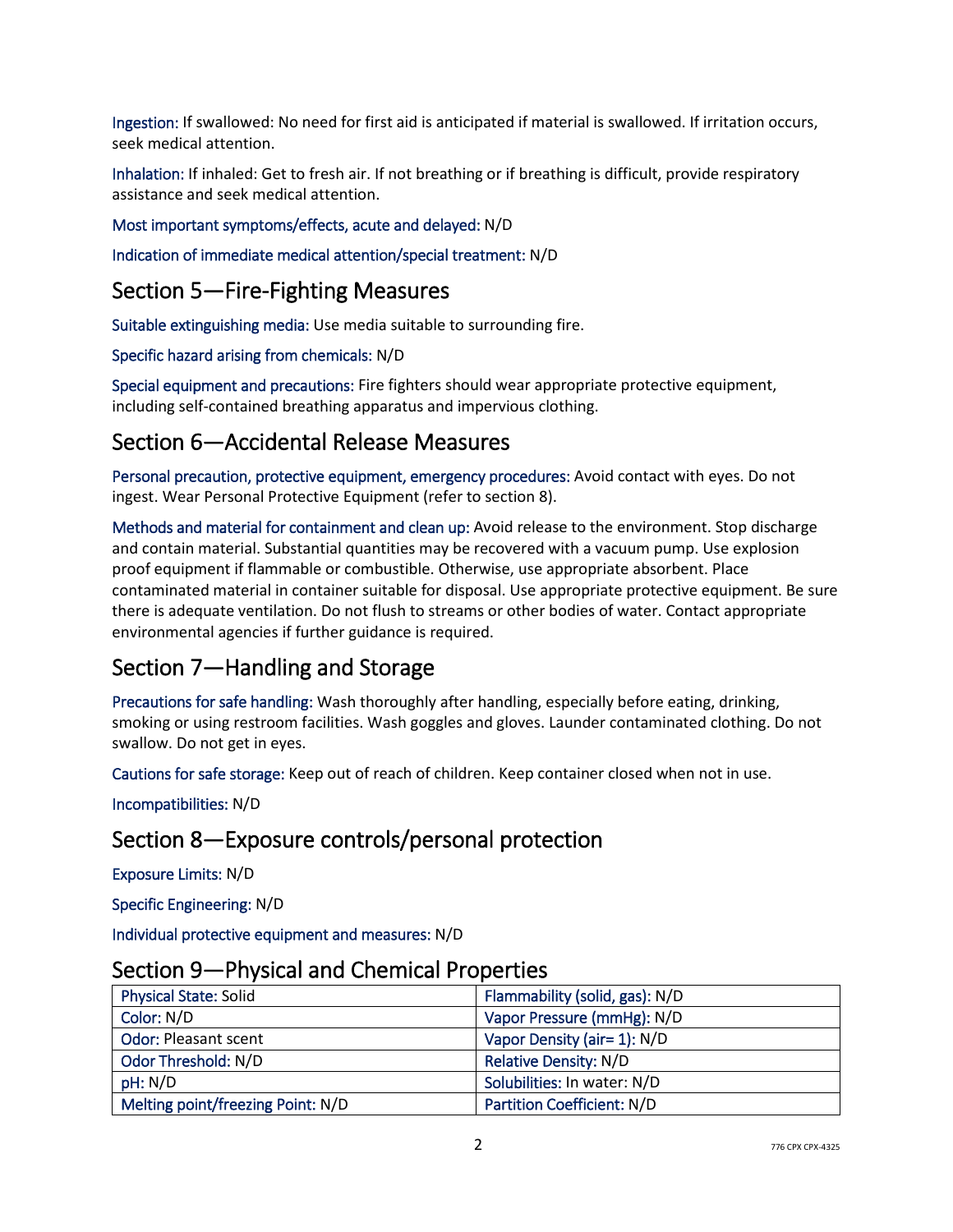| Initial Boiling Point and Boiling Range: N/D      | Auto-Ignition Temperature: N/D |
|---------------------------------------------------|--------------------------------|
| Flash Point: N/D                                  | Decomposition Temperature: N/D |
| Evaporation Rate: N/D                             | Viscosity: N/D                 |
| Upper/Lower Flammability or Explosive limits: N/D |                                |

## Section 10—Stability and Reactivity:

| <b>Chemical Stability: Stable</b>            | Condition to Avoid: N/D                      |
|----------------------------------------------|----------------------------------------------|
| Reactivity: No specific reactivity test data | Possibility of Hazardous Reaction: Hazardous |
| available for this mixture.                  | Polymerization: N/D                          |
| Incompatible Materials: N/D                  | <b>Hazardous Decomposition Products:</b>     |
|                                              | N/D                                          |

# Section 11—Toxicological information:

Information on the likely routes of exposure: Skin contact, eye contact, inhalation, ingestion.

| <b>Chemical Name</b>                          | Oral LD50     | <b>Dermal LD50</b> | <b>Inhalation LD50</b> |
|-----------------------------------------------|---------------|--------------------|------------------------|
| Ingredient 1                                  | $3,300$ mg/kg | N/D                | N/D                    |
| Product as a Whole                            | 131,056 mg/kg | N/D                | N/D                    |
| The exact chemical identities and percentages |               |                    |                        |
| of composition have been withheld as a trade  |               |                    |                        |
| secret.                                       |               |                    |                        |

Important symptoms: Refer to Section 4—First Aid Measures.

#### Effects of Acute Exposure: N/D

#### Effects of Chronic Exposure: N/D

Carcinogenicity: IARC, ACGIH, NTP, OSHA: No component of this product present at levels greater than or equal to 0.1% is identified as probable, possible or confirmed human carcinogen by IARC, ACGIH, NTP, OSHA respectively.

OSHA: No component of this product present at levels greater than or equal to 0.1% is identified as a carcinogen or potential carcinogen by OSHA

Other Data: Ingredient 1 is considered a skin sensitizer.

## Section 12—Ecological Information:

| Ecotoxicity: N/D                   |                                |
|------------------------------------|--------------------------------|
| Persistence and degradability: N/D | Bioaccumulative Potential: N/D |
| Mobility in Soil: N/D              | Other Adverse Effects: N/D     |

## Section 13—Disposal Considerations

Waste Treatment Method: Dispose of contents and container in accordance with local, regional, national, international regulations.

## Section 14—Transport Information

| UN number:                    | UN proper shipping name:     |
|-------------------------------|------------------------------|
| Transport hazard class(es):   | Packing group if applicable: |
| <b>Environmental hazards:</b> | <b>Special precautions:</b>  |